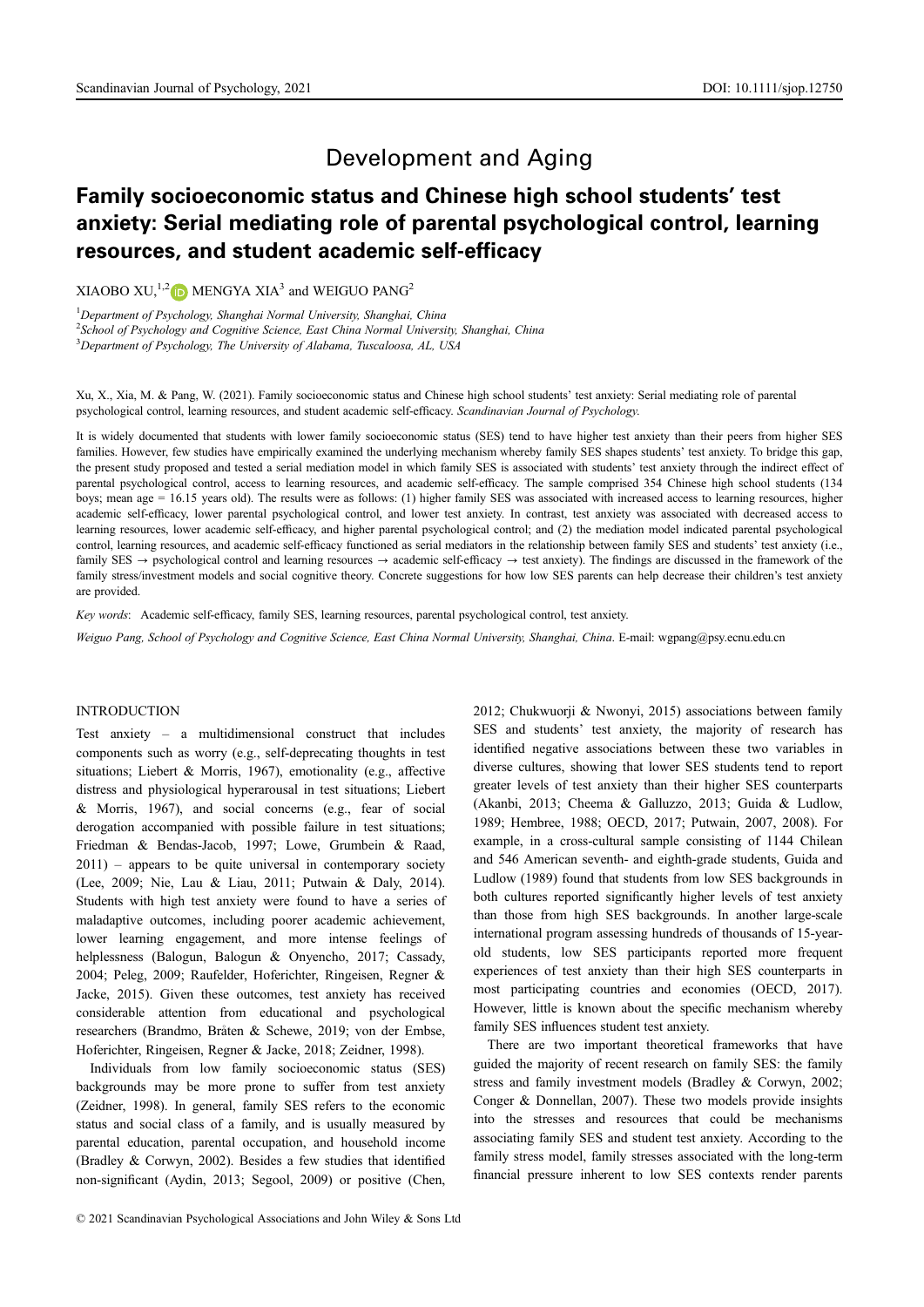more vulnerable to suffering emotional distress and marital conflict, which makes low SES parents more likely to use destructive rather than supportive parenting behaviors (Conger & Donnellan, 2007). These destructive parenting behaviors may increase low SES students' punitive experiences, thus leading to elevated levels of test anxiety (Katz, 1967; Zeidner & Safir, 1989). In the present study, we focused on psychological control – parenting behaviors that intrude on the psychological and emotional development of children (Barber, Xia, Olsen, McNeely & Bose,  $2012$ ) – as a possible destructive parenting mechanism associating family SES and student test anxiety. Prior studies have found that low SES parents tend to use higher levels of psychological control during parent-child interactions (Tamis-LeMonda, Briggs, McClowry & Snow, 2009; Tynkkynen, Vuori & Salmela-Aro, 2012). In addition, high levels of psychologically controlling parenting behaviors, usually accompanied with excessively high expectations and punitive attitudes (Barber et al., 2012; Xu, Lou, Wang & Pang, 2017), will render children fearful of possible failures (Deneault, Gareau, Bureau, Gaudreau & Lafontaine, 2020) and lead them to experience elevated levels of test anxiety (Vansteenkiste, Zhou, Lens & Soenens, 2005). Therefore, we expect that parental psychological control mediates the association between family SES and students' test anxiety.

The family investment model proposes that investments (e.g., in learning stimulations, higher standard of living, etc.) associated with financial prosperity can better equip children for social and academic demands, thus leading them to experience more success in schooling and making them less likely to experience test anxiety (Bradley & Corwyn, 2002; Rhine & Spaner, 1983). Prior studies have found that families with more learning stimulations and home learning resources (e.g., books, CDs, academic tools, newspapers, etc.) significantly promote a variety of their children's cognitive competences and academic outcomes (Dearing & Tang, 2013; Ji, 2019; Longo, McPherran Lombardi & Dearing, 2017; Pang, Xu, Lin & Ren, 2013; Yeung, Linver & Brooks-Gunn, 2002). Learning resources have also been directly examined as a mediator between family SES and academic outcomes. For example, Ni, Zhang, Hu and Gao (2016) found that learning resources available to middle school students (e.g., learning software, computers, desks, study rooms, etc.) significantly mediated the association between family SES and reading performance. In line with the above literature, we expect that diversified learning resources provided by high SES parents will better equip children for the school's demands, enabling greater academic success and thus decreasing the likelihood of developing test anxious feelings.

In addition to parental psychological control and learning resources, we propose that academic self-efficacy may be another important mediator – a proximal outcome of family factors (i.e., family SES, parental psychological control, and family learning resources) and a direct precursor of decreased test anxiety. According to social cognitive theory (Bandura, 2001), selfefficacy is a critical agency through which the external environment can influence individual behaviors (Xiao & Liu, 2017). In academic scenarios, students' judgement of their own ability to solve given academic tasks or achieve given academic goals (i.e., academic self-efficacy; Schunk, 1989) may be an important agency through which family factors influence students' test anxiety (Bandura, Barbaranelli, Caprara & Pastorelli, 1996).

The literature supports the relevance of our proposed mediational paths between family SES and students' test anxiety. Specifically, studies of diverse cultural backgrounds have documented a positive association between family SES and students' academic self-efficacy (Artelt, Baumert, Julius-McElvaney & Peschar, 2003; Bandura et al., 1996; Shi, Chen Hou & Gao, 2013), because high SES families can provide more cultural, material, and behavioral investments to support the development of their children's academic self-efficacy. Moreover, prior research has provided evidence on the mediational role of psychological control and learning resources on the association between family SES and academic self-efficacy. Several studies have confirmed that psychologically controlling parenting behaviors (e.g., being over-critical of children's academic mistakes and ignoring their efforts devoted to learning activities) render children more doubtful about their academic competence and thus restrict their development of academic self-efficacy (Lu, Walsh, White & Shield, 2017; Xu et al., 2017; Xu et al., 2019). Meanwhile, Schunk and Pajares (2002) claimed that parents who provide enriching learning materials enable their children to develop a higher level of intellectual and academic self-efficacy.

In addition to the empirical support for self-efficacy as a proximal outcome of family SES via different paths, another line of research has consistently documented negative associations between academic self-efficacy and test anxiety (e.g., Bonaccio & Reeve, 2010; Nie et al., 2011; Pintrich & de Groot, 1990). According to the control-value theory of achievement emotions, students' perception on self-efficacy can largely influence their achievement emotions (such as test anxiety) during learning events (Pekrun, Frenzel & Goetz, 2007). Specifically, highly selfefficacious students are more capable of using self-regulating strategies to achieve goals and overcoming learning difficulties, thus they tend to experience a lower level of test anxiety (Caprara, Fida, Vecchione et al., 2008; Filippello, Sorrenti, Buzzai & Costa, 2015). Taken together, we predict that academic selfefficacy mediates the relationship between family SES, parental psychological control, learning resources, and students' test anxiety (i.e., family SES  $\rightarrow$  psychological control, learning resources, and academic self-efficacy  $\rightarrow$  test anxiety).

## Research hypotheses

This study focused on Chinese high school students, who have a high risk of test anxiety due to the tremendous pressure of the College Entrance Examination, an essential test that directly determines whether students can move on to higher education (Tang, 2018; Zheng, 2008). There were two primary goals in the present study. First, we examined whether the negative association between family SES and test anxiety, as observed in diverse cultures, can be replicated in a Chinese sample. Second, based on the family stress/investment models and social cognitive theory, we proposed a serial mediation model, where the association between family SES and test anxiety were serially mediated by parental psychological control, family learning resources, and students' academic self-efficacy (see Fig, 1 for the conceptual framework). There were two hypotheses: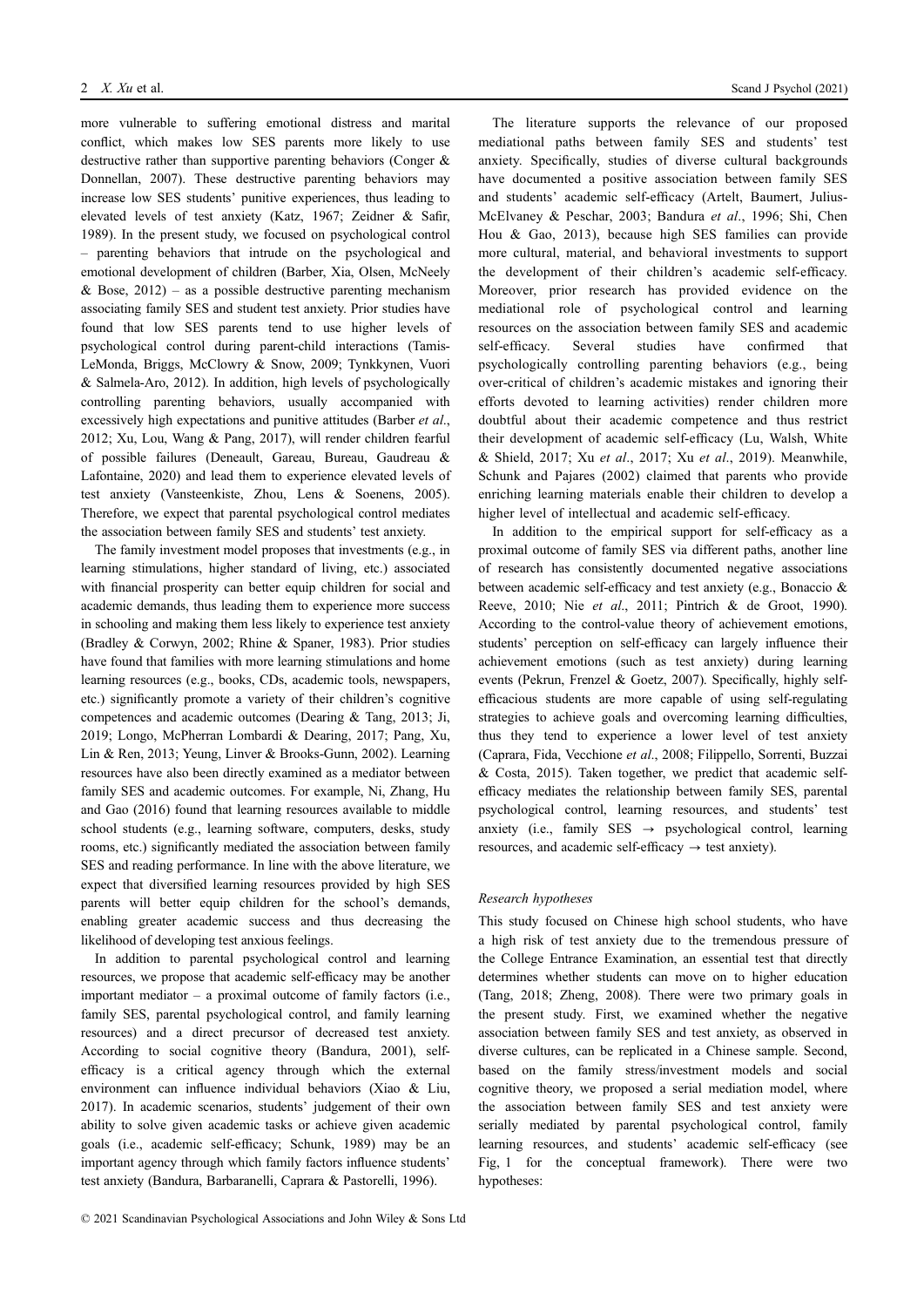

Fig. 1. Conceptual framework: how family SES affects students' test anxiety.

Hypothesis 1: Higher family SES is associated with lower student test anxiety.

Hypothesis 2: Parental psychological control, learning resources, and academic self-efficacy serially mediate the effect of family SES on students' test anxiety (i.e., family SES  $\rightarrow$  psychological control and learning resources  $\rightarrow$ academic self-efficacy  $\rightarrow$  test anxiety)..

# METHOD

#### Participants

Using the convenience sampling method, this study recruited 429 students from three high schools located in Guangdong (southern China), Hubei (central China), and He'nan province (central China). After careful checks, we deleted 37 participants who did not provide complete information regarding their family SES, 31 participants who did not finish at least one of other key measures (i.e., parental psychological control, learning resources, academic self-efficacy, and test anxiety), and four participants who gave a same response to all items in scales that contained both positively and negatively worded items (i.e., intra-individual response variation = 0, Dunn et al., 2018). In addition, for each continuous variable, we removed values surpass three absolute deviations from the median (Leys et al., 2013; Sunavsky & Poppenk, 2020), which further resulted in the exclusion of three participants from data analysis. After deleting the abovementioned incomplete or invalid data, the final sample constituted of 354 participants. Among them, 134 were male students and 220 were female students. Their ages ranged from 15 to 18 years old  $(M = 16.15,$ SD = 0.87). Regarding SES characteristics, 9.04% of fathers and 12.15% of mothers had primary or lower educational backgrounds; 63.56% of fathers and 70.90% of mothers had secondary educational backgrounds; and 27.40% of fathers and 16.95% of mothers had college diplomas or above. In addition, the median monthly household income of our sample was 5000–6000 RMB (about US\$774–928). To examine whether the sample size was appropriate for the analytic plan, we performed a Monte Carlo power analysis (Muthén & Muthén, 2002) using the final sample ( $n = 354$ ) with setting each factor loadings at 0.80, a correlation of 0.25 between factors, and the strength of the direct and indirect paths between the factors at 0.20. The results showed that the current sample size had sufficient power (above 0.80) to detect all the parameters of interest (in our case, factor loadings, correlations, direct and indirect paths) with  $\alpha$  at 0.05 level.

#### Measurements

Family SES. Consistent with previous studies (Shi et al., 2013; Xu & Pang, 2020), family SES was measured by five indicators: paternal occupation, maternal occupation, paternal education, maternal education, and family monthly income. Parental occupation comprised five categories: (1) the unemployed, temporary workers, unskilled workers, and farmers; (2) manual workers, construction workers, and lower level technicians; (3) white-collar workers and middle level technicians; (4) middle-class managers and civil servants; (5) senior executives, senior technicians, and leaders of government agencies. Parental education was classified into five levels: (1) elementary school or below; (2) junior middle school; (3) senior middle school; (4) college or undergraduate; (5) graduate or above. Furthermore, family monthly income was classified into 10 levels (RMB): (1) less than 2,000; (2) 2,000–3,000; (3) 3,000– 4,000; (4) 4,000–5,000; (5) 5,000–6,000; (6) 6,000–7,000; (7) 7,000– 8,000; (8) 8,000–9,000; (9) 9,000–10000; (10) more than 10,000. Prior studies have validated the appropriateness of using these items to measure family SES (Shi et al., 2013; Xu & Pang, 2020). In the current study, the internal consistency of this measurement, as indicated by McDonald's Omega (McDonald, 1999), was satisfactory (0.82). In addition, confirmatory factor analysis (CFA) indicated acceptable fit indices for the latent factor of family SES ( $\chi^2$  (3) = 6.69, p = 0.08;  $CFI = 0.99$ ;  $TLI = 0.99$ ;  $RMSEA = 0.06$ .<sup>1</sup> In order to examine the distribution characteristic of overall family SES, we calculated an aggregated SES score based on the standardized factor loadings of its five ordinal indicators (Vyas & Kumaranayake, 2006; Yang, Xu, Liu & Pang, 2020).

## Psychological control-disrespect scale

The Chinese version of the Psychological Control-Disrespect Scale (PCDS; Xu et al., 2017), originally developed by Barber et al. (2012), was used to evaluate parental psychological control. This scale includes eight types of parenting behaviors that intrude on children's individuality (i.e., ridiculing, embarrassing in public, invalidating, violating privacy, guilting, excessive expectations, comparing with others, and ignoring). Example items are "Expects too much of me" (e.g., to do better in school, to be a better person, etc.) and "often unfairly compares me to someone else" (e.g., to my brother or sister, to her/himself). Participants were asked to rate their mothers and fathers separately on a 6-point Likert scale (from  $1 =$  definitely disagree to  $6 =$  definitely agree). Prior studies showed good reliability and validity of this scale (e.g., Barber et al., 2012; Xu et al., 2017). In the current study, the internal reliability coefficient (McDonald's Omega) of this scale was satisfactory for both paternal (0.84) and maternal (0.87) data. In addition, CFA indicated good fit indices for the latent factor of paternal  $(\chi^2(12) = 26.34, p = 0.01; CFI = 0.98; TLI = 0.96;$ RMSEA = 0.06; SRMR = 0.03) and maternal  $(\chi^2(12) = 21.38, p = 0.05;$  $CFI = 0.99$ ;  $TLI = 0.98$ ;  $RMSEA = 0.05$ ;  $SRMR = 0.03$ ) psychological control. The mean of all the items was taken to examine the distribution characteristic of overall parental psychological control.

Learning Resources. With reference to previous studies (Foy, Arora & Stanco, 2013; González-Such, Sancho-Álvarez & Sánchez-Delgado, 2016; Ni et al., 2016), a multiple-choice question was used to investigate the availability of learning resources at home. Specifically, participants reported whether they had the following items: a desk for study, a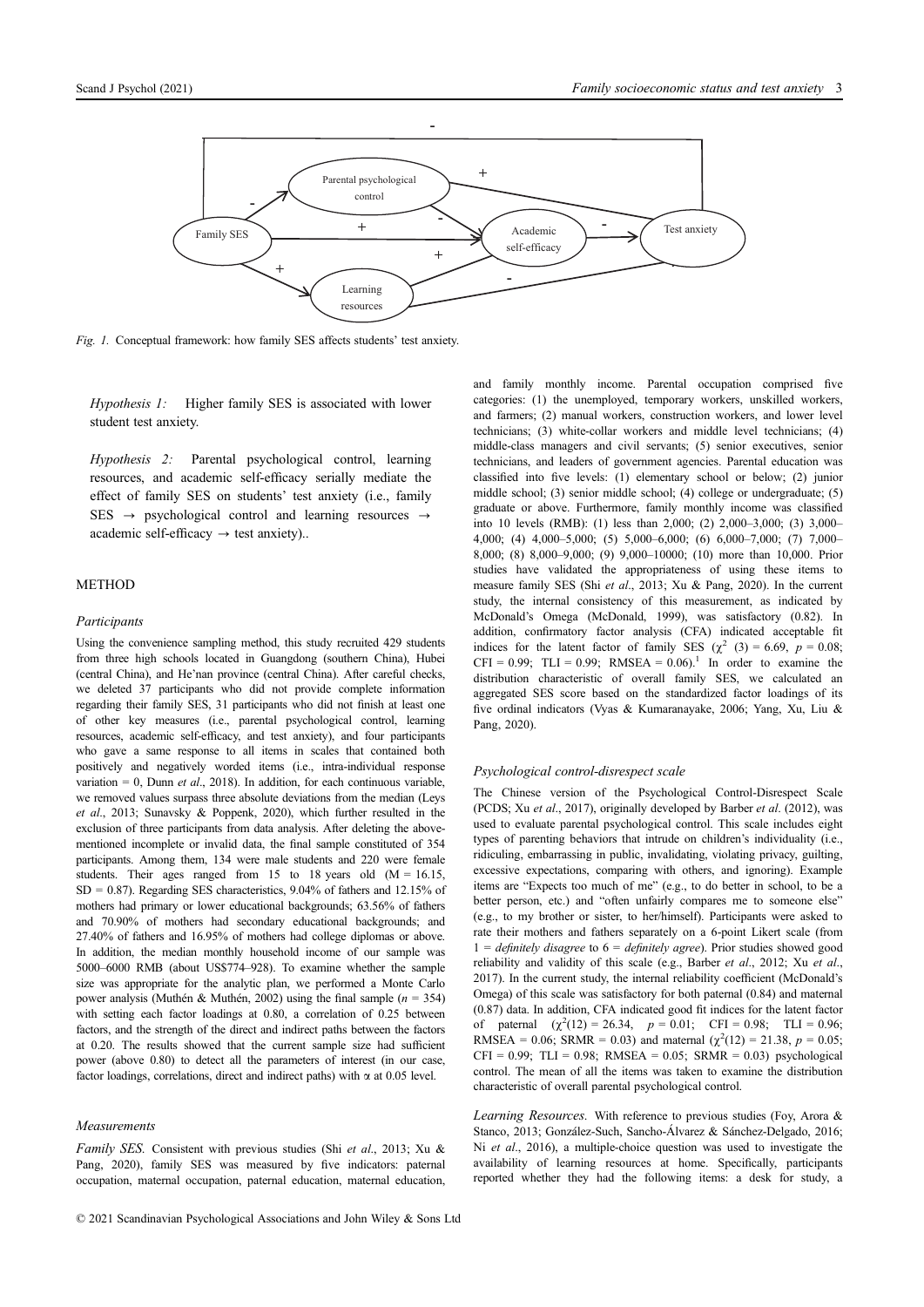computer, reference books, internet access, a room to study, a dictionary, learning software, and classic works of literature. One point was assigned for each item. Prior studies have validated the appropriateness of using these items to measure family educational resources (Foy et al., 2013; González-Such et al., 2016). In the current study, the internal reliability coefficient of this measurement was acceptable (McDonald's Omega = 0.79). In addition, CFA indicated satisfactory fit indices for the latent factor of learning resources ( $\chi^2(17) = 18.92$ ,  $p = 0.33$ ; CFI = 0.99; TLI = 0.99; RMSEA =  $0.02$ <sup>2</sup>. Similar as family SES, we created an aggregated score (based on the standardized factor loadings of its eight indicators) to examine the distribution characteristic of overall learning resources.

Academic self-efficacy. The academic self-efficacy scale, developed by Liang (2000), was employed to measure students' self-evaluation of their ability to achieve given learning goals and use effective learning strategies. There are 22 items in this scale, item examples include "I can solve difficult learning problems" and "I use self-questioning techniques to facilitate understanding." Participants responded to each item on a sixpoint Likert scale (from  $1 = \text{definitely disagree to } 6 = \text{definitely agree}$ ). Generally, prior studies reported good reliability and concurrent validity of this scale (e.g., Lin, Liu & Peng, 2020; Shi, Gao & Shen, 2011; Wang, Lei & Wang, 2016). In the current study, the internal reliability coefficient of this scale was satisfactory (McDonald's Omega = 0.88). In addition, CFA indicated satisfactory fit indices  $(\chi^2(172) = 288.79, p < 0.001;$  $CFI = 0.95$ ;  $TLI = 0.93$ ;  $RMSEA = 0.04$ ;  $SRMR = 0.05$ ) for the latent factor of academic self-efficacy. The mean score of all the items were computed to examine the distribution characteristic of overall academic self-efficacy.

Test anxiety scale. We employed the Chinese version of the Test Anxiety Scale (TAS; Wang, 2001), originally developed by Sarason (1978), to assess participants' attitudes and feelings about test anxiety (e.g., "I often think about possible failure during an exam"). There were 37 items in this scale, including seven reverse-scored items (items 3, 15, 26, 27, 29, 33, and 35). Participants were asked to answer on a six-point Likert scale (from  $1 = \text{definitely disagree to } 6 = \text{definitely agree}$ ). Prior studies generally reported good reliability and validity of this scale (e.g., Sarason, 1978; Wang, 2001; Wei & Zhou, 2020). In the current study, the internal reliability coefficient was satisfactory for this scale (McDonald's Omega = 0.89). In addition, CFA indicated acceptable fit indices  $(\chi^2(511) = 799.16, p < 0.001;$  CFI = 0.93; TLI = 0.91; RMSEA = 0.04;  $SRMR = 0.06$ ) for the latent factor of test anxiety. The average score of all the items was calculated to examine the distribution characteristic of overall test anxiety.

#### Procedure

Data were collected by convenience sampling, with the help of three trained teachers working in the high schools mentioned above. This study strictly followed ethical guidelines related to human research participants – all participants were informed that: (1) they could withdraw at any time during the research process; and (2) all the data were strictly confidential and would only be used for research purposes. All questionnaires were administered in a fixed sequence: family SES, learning resources, academic self-efficacy, test anxiety, and parental psychological control. The entire study was conducted by paper and pencil and took about 15 minutes.

#### Analytic plan

In the current study, we used SPSS 19.0 (IBM, Armonk, NY) to perform data screening (e.g., the absolute median deviation) and descriptive analyses (i.e., mean, standard deviation, skewness, kurtosis, minimum, and maximum). For primary analyses, we used R (R Core Team, 2012) with the psych package (Revelle, 2017) to compute the McDonald's Omega; and Mplus 7.0 (Muthen & Muthen, 1998–2013) to conduct the CFA analyses, examine the correlations between latent variables (H1), and test the proposed serial mediation model (H2).

In CFA, parameters were estimated using the maximum likelihood method (ML; for continuous variables; Kline, 2016) or the mean- and variance-adjusted weighted least squares (WLSMV; for categorical/ordinal variables; Kline, 2016). In measurement model and structural equation model (SEM), parameters were estimated using the ML. The model fitness was evaluated by the following four indicators: (1) Ccomparative fit index (CFI) of 0.90 or above; (2) Tucker–Lewis index (TLI) of 0.90 or above; (3) Root-mean-square error of approximation (RMSEA) lower than 0.08; and (4) standardized root mean square residual (SRMR) lower than 0.08 (Hu & Bentler, 1999; McDonald & Ho, 2002). Comparison of alternative models were based on the Akaike information criteria (AIC; Akaike, 1974) and the sample-size adjusted Bayesian information criterion (ssBIC; Henson, Reise & Kim, 2007), with lower values suggesting better fitting models (Kline, 2016).

To reduce various sources of sampling error, increase model parsimony, as well as improve the power and stability of parameter estimates, we used the parceling approach to aggregate items as observed indicators for each construct (Little, Cunningham, Shahar & Widaman, 2002, 2013; MacCallum, Widaman, Zhang & Hong, 1999). Specifically, five ordinal variables (i.e., paternal occupation, maternal occupation, paternal education, maternal education, and family monthly income) were used as observed indicators for the latent variable of family SES. In addition, two composite scores of paternal and maternal psychological control were used as observed indicators for the latent variables of parental psychological control. Furthermore, we used the item-to-construct balance technique (i.e., balance items with the highest and lowest standardized factor loadings across the parcels; Little *et al.*, 2002) to form two parcels for the latent variable of learning resources, and three parcels for the latent variable of academic self-efficacy and test anxiety.

Significance of the correlation coefficient, direct effect, and indirect effect were examined using the bootstrapping approach  $(n = 1000$ bootstrap samples). When the 95% bias-corrected confidence interval (CI) of a given effect size do not include zero, it can be considered as significant (MacKinnon, Lockwood & Williams, 2004).

#### RESULTS

## Test of common method bias

The Harman single factor test was conducted to examine whether the current study had common method bias (Podsakoff et al., 2003). The results revealed seven factors with eigenvalues greater than 1, while the first factor only explained 23.58% of the total variance. Therefore, our study did not suffer from common method biases.

#### Descriptive statistics

Table 1 presents the descriptive statistics (i.e., mean, standard deviation, skewness, kurtosis, minimum, and maximum) of the key variables. As shown in this table, the distribution of these variables can be considered as normal since all the absolute values of the skewness (ranges from  $-1.23$  to 0.48) and kurtosis (ranges from  $-0.65$  to 1.42) scores are smaller than 3 and 8 (Kline, 2016), respectively.

#### Measurement model

The measurement model for the five latent variables (family SES, learning resources, parental psychological control, academic selfefficacy, and test anxiety) revealed an excellent fit to the data:  $(\chi^2)$  $df = 2.13$ ,  $p \le 0.001$ , CFI = 0.96, TLI = 0.94, RMSEA = 0.06,  $SRMR = 0.04$ ). All the standardized factor loadings for the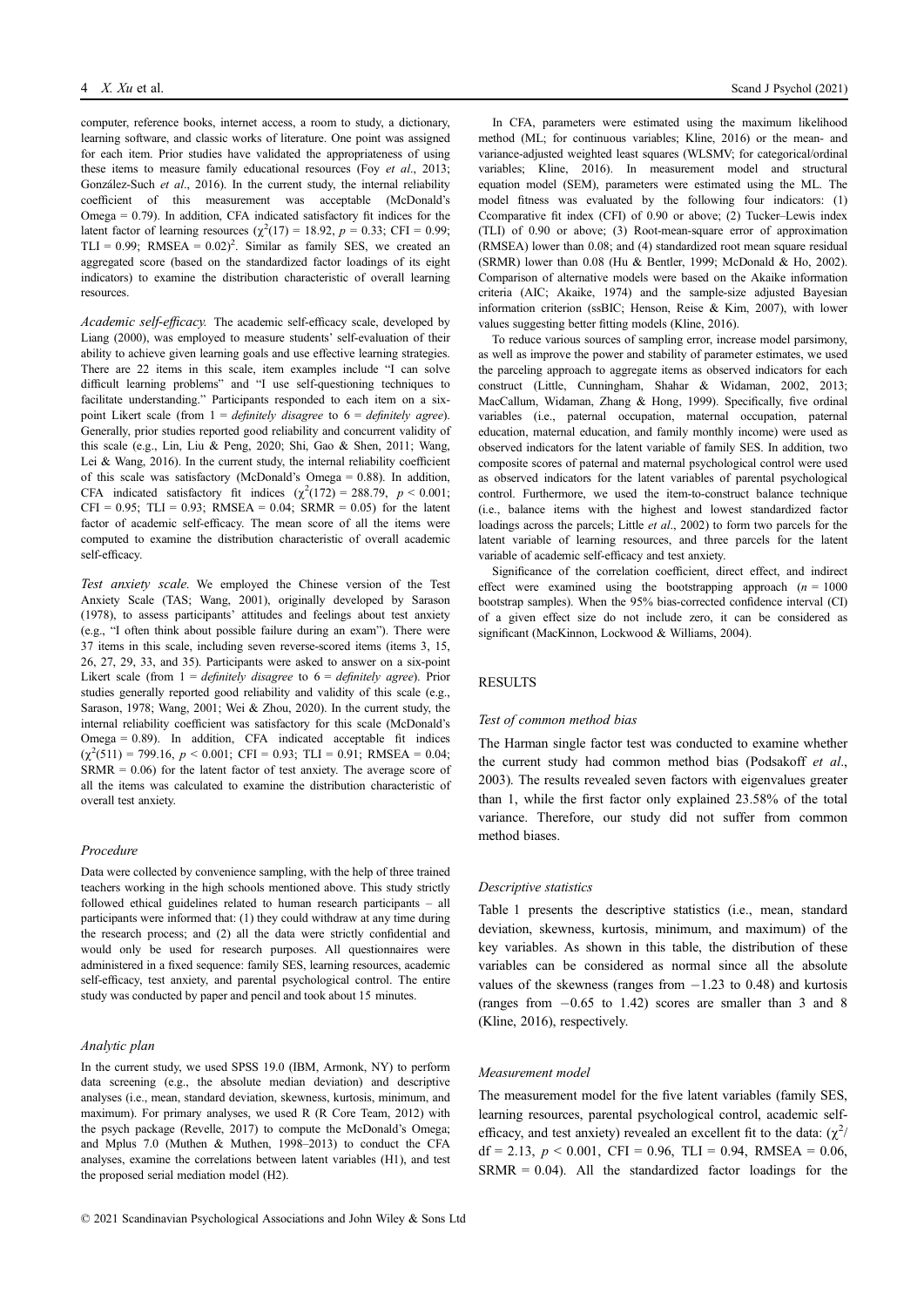|  | Table 1. Descriptive statistics of the key variables $(n = 354)$ |  |  |  |  |  |
|--|------------------------------------------------------------------|--|--|--|--|--|
|--|------------------------------------------------------------------|--|--|--|--|--|

|                                   | M    | SD   | skewness | kurtosis | $\cdot$ $\cdot$<br>minimum | maximum |
|-----------------------------------|------|------|----------|----------|----------------------------|---------|
| 1. Family socioeconomic status    | 9.32 | 2.95 | 0.48     | $-0.33$  | 3.03                       | 17.36   |
| 2. Parental psychological control | 2.82 | 0.82 | 0.01     | $-0.65$  | 1.00                       | 4.81    |
| 3. Learning resources             | 3.93 | .02  | $-1.23$  | 1.42     | 0.34                       | 4.93    |
| 4. Academic self-efficacy         | 3.91 | 0.50 | 0.22     | $-0.05$  | 2.41                       | 5.55    |
| 5. Test anxiety                   | 3.39 | 0.54 | 0.01     | 0.08     | 1.92                       | 4.92    |

Table 2. Bivariate correlations and their 95% confidence interval between all the latent variables ( $n = 354$ )

| 1. Family socioeconomic status<br>2. Parental psychological control<br>3. Learning resources<br>4. Academic self-efficacy<br>5. Test anxiety | $\overline{\phantom{a}}$<br>$-0.21**$ [-0.35, -0.06]<br>$0.65***$ [0.53, 0.75]<br>$0.36***$ [0.23, 0.47]<br>$-0.22$ *** [ $-0.36, -0.09$ ] | $-0.18**$ [ $-0.33, -0.05$ ]<br>$-0.29**$ [ $-0.41$ , $-0.17$ ]<br>$0.29***[0.17, 0.41]$ | $\overline{\phantom{a}}$<br>$0.39***[0.28, 0.50]$<br>$-0.10$ [ $-0.22$ , 0.04] | $\overline{\phantom{a}}$<br>$-0.35***$ [-0.46, -0.22] |
|----------------------------------------------------------------------------------------------------------------------------------------------|--------------------------------------------------------------------------------------------------------------------------------------------|------------------------------------------------------------------------------------------|--------------------------------------------------------------------------------|-------------------------------------------------------|

\*\*p < 0.01, \*\*\*p < 0.001.

ordinal/parceled indicators on the latent variables were statistically significant ( $\lambda$  ranging from 0.59 to 0.90, all  $ps < 0.001$ ).

Table 2 lists the correlation coefficients and their 95% confidence intervals of all the latent variables. Consistent with H1, family SES was associated with lower test anxiety  $(r = -0.22, p < 0.001)$ . And all other variables were significantly correlated in the expected directions, which validated the feasibility of further mediational analysis. Specifically, family SES was associated with lower parental psychological control  $(r = -0.21, p \le 0.01)$ , more learning resources  $(r = 0.65,$  $p < 0.001$ ), and higher academic self-efficacy (r = 0.36,  $p \le 0.001$ ). In contrast, test anxiety was associated with higher parental psychological control ( $r = 0.29$ ,  $p < 0.001$ ) and lower academic self-efficacy ( $r = -0.35$ ,  $p < 0.001$ ).

# SEM model

Overall, the hypothesized serial mediation model (model 1) had good fitness (see Table 3). To avoid confirmation bias, we also conducted alternative models for model fit comparison. Accordingly to Liu and Ling (2009), two alternative mediation models were also worthwhile to examine when there are multiple mediators. The first one (model 2) was a sequential mediation model in which three paths (i.e., family  $SES \rightarrow$ academic selfefficacy, psychological control-test anxiety, and learning  $resources \rightarrow test$  anxiety) were removed from the hypothesized theoretical model. The second one (model 3) was a parallel mediation model in which two paths (i.e., psychological control $\rightarrow$ academic self-efficacy, and learning resources $\rightarrow$ academic selfefficacy) were removed from the hypothesized theoretical model. As shown in Table 3, each model had an acceptable fit; however, the hypothesized serial mediation model (model 1) had the lowest AIC and ssBIC, suggesting it is the model with best fit (Kline, 2016).

As shown in Fig. 2, other than three path coefficients (i.e., family SES $\rightarrow$ test anxiety,  $\beta = -0.17$ ,  $p = 0.10$ ; family SES $\rightarrow$ academic self-efficacy,  $\beta = 0.13$ ,  $p = 0.21$ ; and learning

resources $\rightarrow$ test anxiety,  $\beta = 0.16$ ,  $p = 0.13$ ), all other path coefficients in this serial mediation model were significant ( $\beta$ s > 0.19 or  $\leq -0.21$ ,  $ps \leq 0.05$ ). Furthermore, the results revealed three significant mediating paths from family SES to students' test anxiety via psychological control, learning resources, and academic self-efficacy (see Table 4): 1) family  $SES \rightarrow$ psychological control $\rightarrow$ test anxiety,  $\beta = -0.030$ , SE = 0.014, 95% CI  $[-0.067, -0.009]$ ; 2) family SES $\rightarrow$ psychological control  $\rightarrow$  academic self-efficacy $\rightarrow$ test anxiety,  $\beta = -0.010$ ,  $SE = 0.005$ , 95% CI  $[-0.025, -0.003]$ ; and 3) family  $SES \rightarrow$ learning resources  $\rightarrow$  academic self-efficacy  $\rightarrow$  test anxiety,  $\beta = -0.036$ , SE = 0.019, 95% CI [-0.086, -0.009]. The total effect from family SES to test anxiety is also significant,  $\beta = -0.150$ , SE = 0.051, 95% CI [-0.266, -0.061].

## DISCUSSION

The present study had two primary objectives. First, we aimed to examine whether the widely documented negative association between family SES and test anxiety, as observed in many previous research, can be replicated in a Chinese sample consisting of 354 high school students (H1). Second, we were interested to investigate whether the family stress/investment models and social cognitive theory can be used to disentangle the underlying processes whereby family SES shapes the development of children's test anxiety. Specifically, the present study proposed and tested a serial mediation model in which both environmental variables (i.e., parental psychological control and learning resources) and an intrapersonal variable (i.e., academic self-efficacy) function as serial mediators in the relationship between family SES and test anxiety (H2).

Consistent with previous studies conducted in many countries that have found an inverse family SES-test anxiety association (Akanbi, 2013; Guida & Ludlow, 1989; Hembree, 1988; OECD, 2017; Putwain, 2007, 2008), the present study revealed a negative correlation  $(r = -0.22, p < 0.001)$  between family SES and Chinese high school students' test anxiety, showing that lower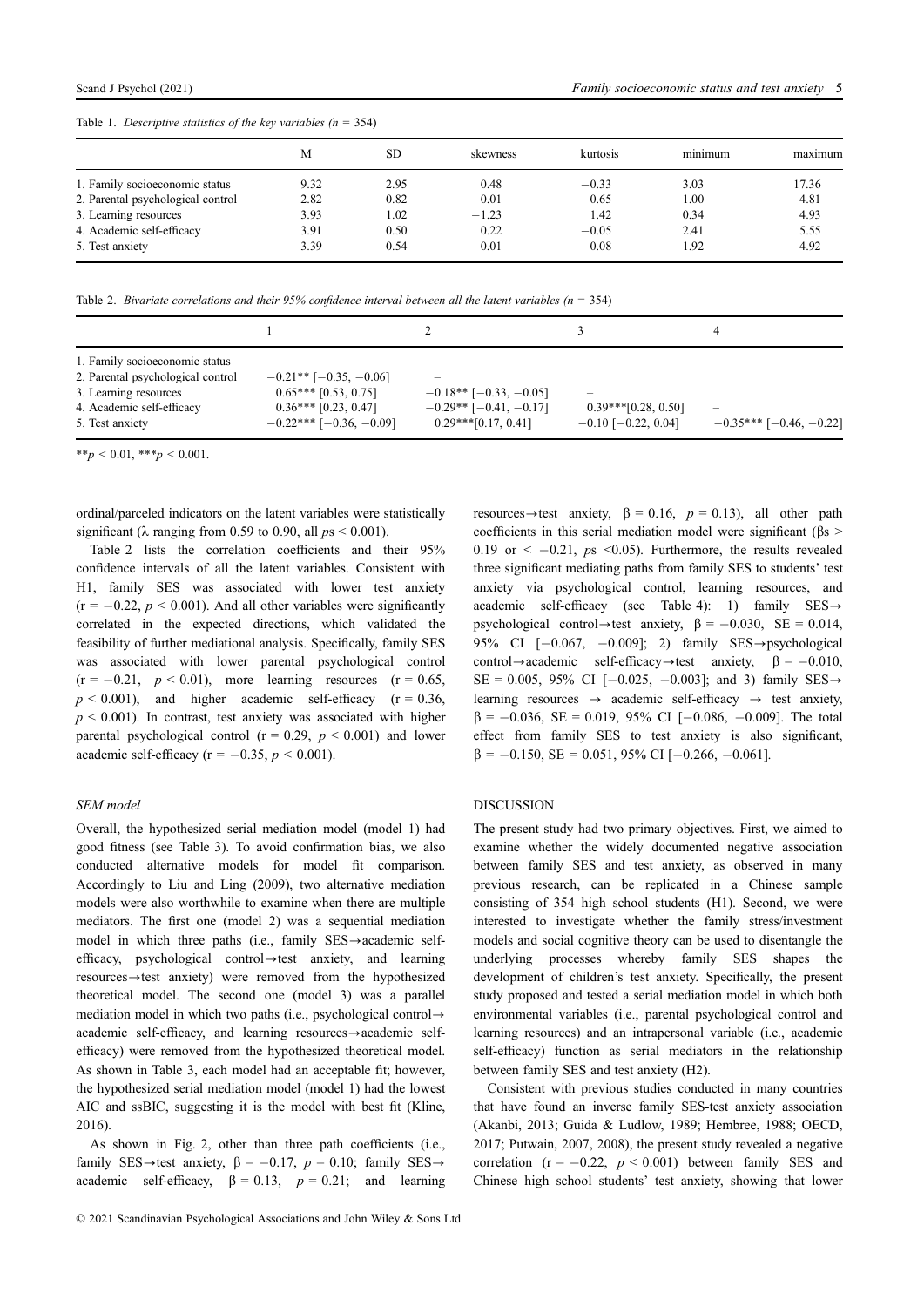|         |        | df |         | CFI  | TLI  | <b>SRMR</b> | <i>RMSEA</i> [90% CI] | AIC      | ssBIC    |
|---------|--------|----|---------|------|------|-------------|-----------------------|----------|----------|
| Model 1 | 211.61 | 91 | < 0.001 | 0.94 | 0.92 | 0.04        | $0.06$ [0.05, 0.07]   | 10623.22 | 10665.73 |
| Model 2 | 225.31 | 94 | < 0.001 | 0.94 | 0.92 | 0.05        | $0.06$ [0.05, 0.07]   | 10630.93 | 10671.35 |
| Model 3 | 230.70 | 93 | < 0.001 | 0.93 | 0.91 | 0.05        | $0.07$ [0.05, 0.08]   | 10638.32 | 10679.43 |

Table 3. Fit indices of the hypothesized serial mediation model and two alternative models  $(n = 354)$ 



Fig. 2. The serial mediation model: how family SES affects high school students' test anxiety, with gender included as a dummy coded control variable. *Note*: \*\*  $p \le 0.01$ , \*\*\* $p \le 0.001$ . Dashed pathways are not significant.

Table 4. Dirent, indirect, and total effects and confidence intervals of mediation analyses, with gender included as a dummy coded control variable

|                                                      |                  |       | 95% CI   |          |
|------------------------------------------------------|------------------|-------|----------|----------|
| Indirect pathways                                    | Effect value     | SE.   | Lower    | Upper    |
| $SES \rightarrow TA$ (dirent effect)                 | $-0.170$         | 0.103 | $-0.388$ | 0.023    |
| $SES \rightarrow PPC \rightarrow TA$                 | $-0.030^{\rm a}$ | 0.014 | $-0.067$ | $-0.009$ |
| $SES \rightarrow LR \rightarrow TA$                  | 0.070            | 0.050 | $-0.004$ | 0.190    |
| $SES \rightarrow ASE \rightarrow TA$                 | $-0.027$         | 0.023 | $-0.080$ | 0.009    |
| $SES \rightarrow PPC \rightarrow ASE \rightarrow TA$ | $-0.010^{\rm a}$ | 0.005 | $-0.025$ | $-0.003$ |
| $SES \rightarrow LR \rightarrow ASE \rightarrow TA$  | $-0.036^{\rm a}$ | 0.019 | $-0.086$ | $-0.009$ |
| $SES \rightarrow TA$ (total effect)                  | $-0.150^{\rm a}$ | 0.051 | $-0.266$ | $-0.061$ |

 $Notes: SES = family socioeconomic status; PPC = parental psychological$ control; LR = learning resources; ASE = academic self-efficacy;  $TA = test$  anxiety.  $CI = confidence$  interval. 95% CI does not overlap with zero.

SES students are more likely to be test anxious than their higher SES counterparts. Therefore, H1 was supported. This indicates that the negative association between family SES and test anxiety may be culturally universal, as already suggested in several crosscultural studies (Diaz-Guerrero, 1976; Guida & Ludlow, 1989; OECD, 2017). The few inconsistent findings that have uncovered a non-significant (Aydin, 2013; Segool, 2009) or positive (Chen, 2012; Chukwuorji & Nwonyi, 2015) relationship between family SES and students' test anxiety may relate to their sample characteristics and other moderators. For example, the age of participants may function as a moderator in the family SES-test anxiety association. That is, while the negative family SES-test anxiety association is well established in secondary school students (OECD, 2017; Putwain, 2007), family SES tends not to be associated with elementary students' test anxiety (Aydin, 2013; Segool, 2009), given that the evaluative stress is usually less salient in elementary school years than in secondary education (Zeidner, 1998). In addition, the influence of family SES on students' test anxiety may be moderated by some extraneous variables (e.g., personal coping resources, social support, etc.) that did not receive full attention in prior studies. For these reasons, it is not surprising that family SES is not always negatively associated with students' test anxiety.

In line with previous studies examining the influence of family SES on cognitive/academic outcomes (e.g., Iruka, LaForett & Odom, 2012; Simons & Steele, 2020; Vrantsidis, Clark, Chevalier, Espy & Wiebe, 2020; Yeung et al., 2002), our study confirmed the relevance of the family stress/investment models and extended the literature by additionally investigating the association between family SES and test anxiety. Consistent with H2, we found that the family stress-related variable (i.e., parental psychological control) both directly (i.e., the "family  $SES \rightarrow$ parental psychological control $\rightarrow$ test anxiety" path) and indirectly (i.e., the "family  $SES \rightarrow$  parental psychological control $\rightarrow$  academic  $self\text{-}efficacy \rightarrow test$  anxiety" path) mediates the family SES-test anxiety association. That is, low SES parents are more likely to employ psychologically controlling behaviors (e.g., setting unrealistic goals for children, making horizontal comparisons, and over-criticizing children's mistakes) during parent-child interactions, which in turn, can decrease children's academic selfefficacy and render them more likely to suffer from test anxiety. These findings provide empirical support to Katz's (1967) viewpoint that destructive parenting behaviors inherent in low SES contexts may lead children to experience elevated levels of test anxiety. In addition, we also found that parental investment (i.e., providing learning resources) indirectly (i.e., the "family  $SES \rightarrow$ learning resources $\rightarrow$ academic self-efficacy $\rightarrow$ test anxiety" path) mediates the family SES-test anxiety relationship. This indicates that the diversified learning resources inherent in high SES contexts can decrease students' test anxiety when these resources are utilized to enhance students' academic self-efficacy. This finding extends Rhine and Spaner's (1983) claim that high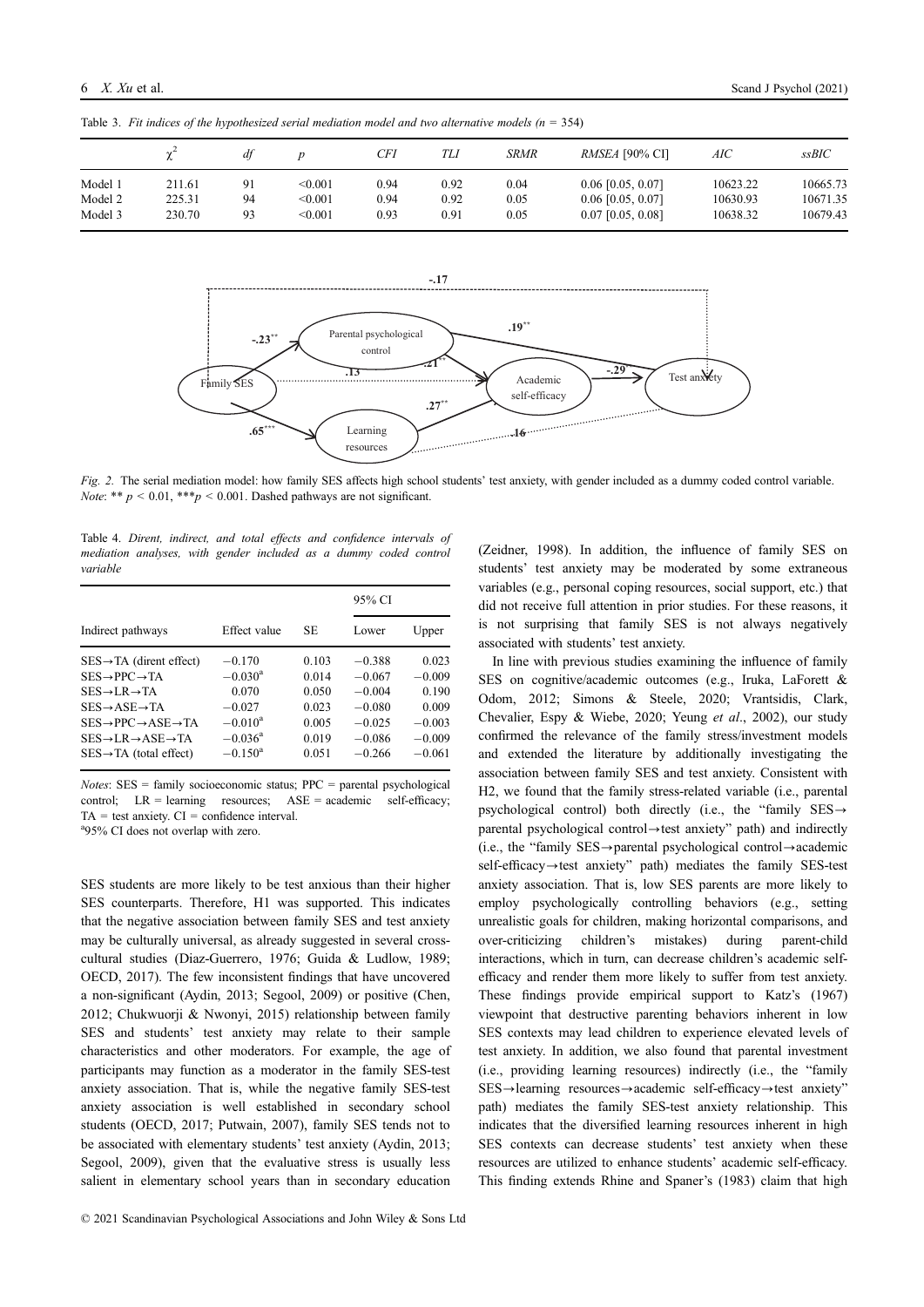SES parents can decrease the prevalence of children's test anxiety by providing varied types of academic support.

Moreover, the present study highlighted the indirect mediating role of academic self-efficacy in the family SES-test anxiety association. According to social cognitive theory, environmental factors (e.g., family SES, parental psychological control, and learning resources) primarily shapes children's developmental outcomes through its impact on self-processes (Bandura et al., 1996). In line with this theory, our results revealed that academic self-efficacy may serve as a "gate keeper" through which parental psychological control and learning resources serially mediated the influence of family SES on students' test anxiety. To the best of our knowledge, although previous studies have separately established significant associations between academic self-efficacy and family SES (e.g., Artelt et al., 2003; Bandura et al., 1996), parental psychological control (e.g., Lu et al., 2017; Xu et al., 2017; Xu et al., 2019), learning resources (e.g., Schunk & Pajares, 2002; Waldman, 2003), and test anxiety (e.g., Bonaccio & Reeve, 2010; Nie et al., 2011; Pintrich & de Groot, 1990), the present study is the first to incorporate these variables into a serial mediation model. This enriches our understanding of the underlying familial (i.e., parental psychological control and learning resources) and intrapersonal (i.e., academic self-efficacy) processes through which can higher family SES relates to lower test anxiety.

The results of this study provide some practical insights for low SES parents on how to alleviate children's test anxiety. First, low SES parents need to be mindful about the detrimental influence of psychological control on child development, and try to engage in more positive, warm, and supportive parent-child interaction patterns (e.g., trusting children's ability to accomplish academic tasks, praising their academic efforts, and helping them find ways to cope with setbacks). Second, prioritizing the use of limited financial resources to meet children's need for diversified learning resources (e.g., reference books, computers, educational software, desks, and study rooms) may be a way for low SES parents to better equip their children for academic demands. Finally, finding ways to improve children's academic self-efficacy is important for lowering their test anxiety. For example, they can help children set suitable learning goals, discuss possible solutions to learning problems, and encourage children to seek academic help when necessary.

There are some limitations in this study. First, the measure of family stress only focused on parental psychological control but did not assess other intraparental or interparental indicators (e.g., parental psychological distress and parental conflict). Similarly, the measure of family investment only included home learning resources but did not evaluate parents' behavioral investment (e.g., teaching the child learning skills and strategies, stimulating their intrinsic motivation towards learning, and serving as positive role models). Therefore, future studies with a broader measure of family stress and investment are encouraged to elaborate the serial mediation model verified in the current study. Second, although our results show that family SES can influence high school students' test anxiety through the mediating path of parental psychological control, learning resources, and academic selfefficacy, the causality of this serial mediation model is still undetermined due to the cross-sectional characteristic of our data. Therefore, longitudinal studies are encouraged to examine the causal order of variables included in our serial mediation model. Finally, although the majority of studies have revealed a negative association between family SES and test anxiety, the existence of a few studies revealing null or positive associations between these two variables may suggest the existence of some systematic moderators. Future studies should additionally include moderators, such as personal coping resources (e.g., optimism, hope, and resilience), and social support (e.g., teacher/peer support), to add nuance to our understanding of the relationship between family SES and students' test anxiety.

The authors thank Liqing Zhu, Yumei Ma, Chang Liu for their help in data collection. The authors also thank Jing Zhang, Wenling Liu, Jiantao Han, Lixia Wang, Yunying Wang, and Yingjie Zhou for their valuable comments on previous versions of the manuscript. This study was supported by funds from Shanghai Humanities and Social Sciences Key Research Base of Psychology (13200-412224-19052), the Fundamental Research Funds for the Central Universities (2019ECNU-HWFW022), and the Program for Professor of Special Appointment at Shanghai Insitutions of Higher Education (TP2020013).

# AUTHORS' CONTRIBUTIONS

Xiaobo Xu and Weiguo Pang contributed to the study conception and design. Material preparation, data collection and analysis were performed by Xiaobo Xu and Mengya Xia. The first draft of the manuscript was written by Xiaobo Xu. Mengya Xia and Weiguo Pang revised the manuscript substantially. All authors read and approved the final manuscript.

# DECLARATIONS

## Compliance with ethical standards

All procedures involving human participants in this study were performed in accordance with the ethical standards of the institutional and/or national research committee and with the 1964 Helsinki declaration and its later amendments or comparable ethical standards.

# CONFLICTS OF INTEREST

The authors declare that they have no conflict of interest.

# DATA AVAILABILITY STATEMENT

Data is only available upon reasonable request.

## NOTES

<sup>1</sup>The mean- and variance-adjusted weighted least squares (WLSMV; Kline, 2016) estimation – in which standardized root mean square residual (SRMR) was not available – was used to evaluate the model fit of latent factor of family SES given the ordinal nature of its five indicators.<br><sup>2</sup> Similar as family SES, the WLSMV estimation – in which SRMR was

not available – was used to evaluate the model fit of latent factor of learning resources given the categorical nature of its eight indicators.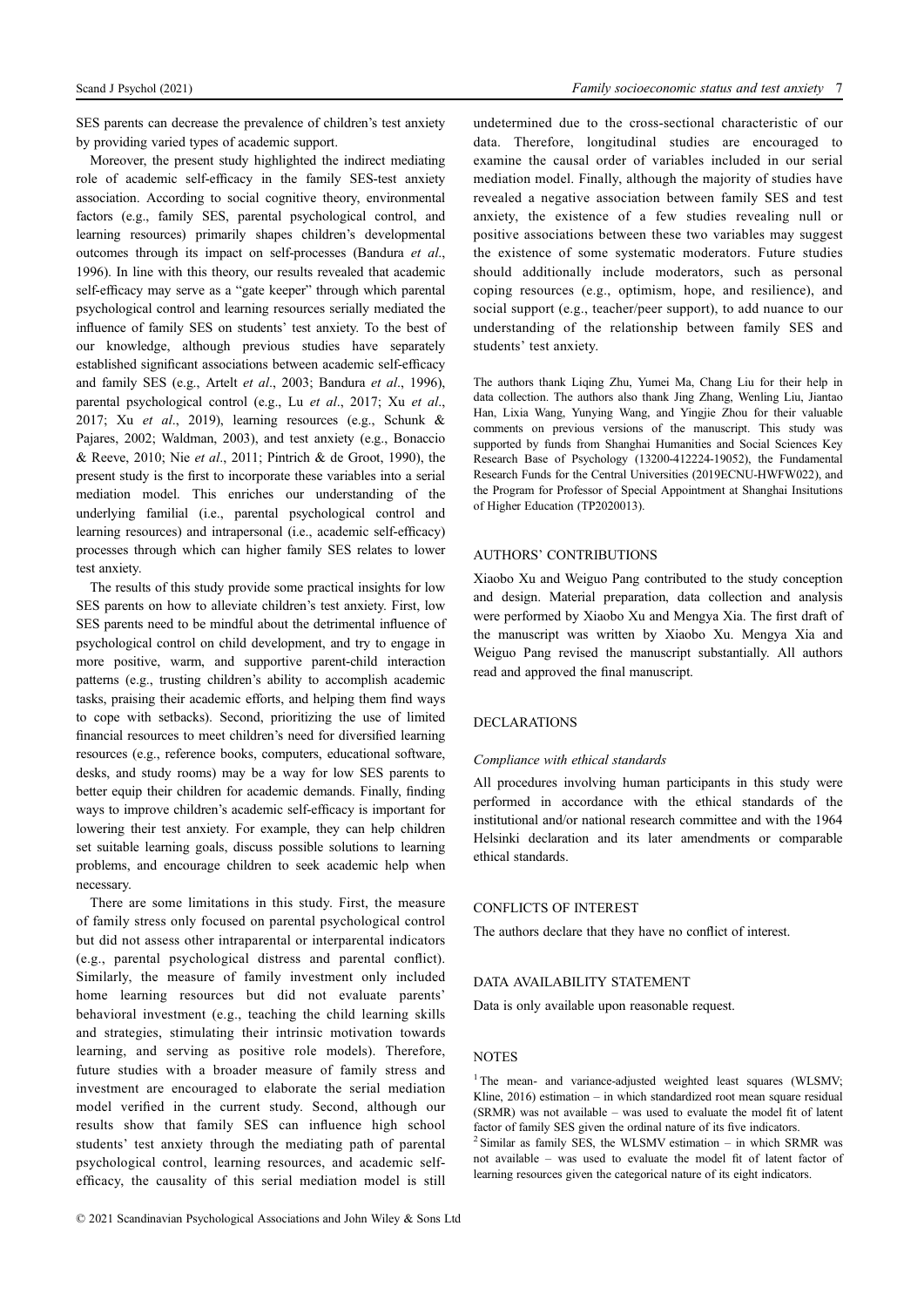#### **REFERENCES**

- Akaike, H. (1974). A new look at the statistical model identification. IEEE Transactions on Automatic Control, 19, 716–723.
- Akanbi, S. T. (2013). Comparisons of test anxiety level of senior secondary school students across gender, year of study, school type and parental educational background. IFE Psychologia: An International Journal, 21, 40–54.
- Artelt, C., Baumert, J., Julius-McElvaney, N. & Peschar, J. (2003). Learners for life. Paris: OECD.
- Aydin, S. (2013). Factors affecting the level of test anxiety among EFL learners at elementary schools. E-international Journal of Educational Research, 4, 63–81.
- Balogun, A. G., Balogun, S. K. & Onyencho, C. V. (2017). Test anxiety and academic performance among undergraduates: The moderating role of achievement motivation. Spanish Journal of Psychology, 20  $(e14), 1-8.$
- Bandura, A. (2001). Social cognitive theory: An agentic perspective. Annual Review of Psychology, 52, 1–26.
- Bandura, A., Barbaranelli, C., Caprara, G.V. & Pastorelli, C. (1996). Multifaceted impact of self-efficacy beliefs on academic functioning. Child Development, 67, 1206–1222.
- Barber, B. K., Xia, M., Olsen, J. A., McNeely, C. A. & Bose, K. (2012). Feeling disrespected by parents: Refining the measurement and understanding of psychological control. Journal of Adolescence, 35, 273–287.
- Bonaccio, S. & Reeve, C. L. (2010). The nature and relative importance of students' perceptions of the sources of test anxiety. Learning and Individual Differences, 20, 617–625.
- Bradley, R. H. & Corwyn, R. F. (2002). Socioeconomic status and child development. Annual Review of Psychology, 53, 371–399.
- Brandmo, C., Bråten, I. & Schewe, O. (2019). Social and personal predictors of test anxiety among Norwegian secondary and postsecondary students. Social Psychology of Education, 22, 43–61.
- Caprara, G.V., Fida, R., Vecchione, M., Del Bove, G., Vecchio, G.M., Barbaranelli, C. et al. (2008). Longitudinal analysis of the role of perceived self-efficacy for self-regulated learning in academic continuance and achievement. Journal of Educational Psychology, 100, 525–534.
- Cassady, J.C. (2004). The influence of cognitive test anxiety across the learning–testing cycle. Learning and Instruction, 14, 569–592.
- Cheema, J. R. & Galluzzo, G. (2013). Analyzing the gender gap in math achievement: Evidence from a large-scale US sample. Research in Education, 90, 98–112.
- Chen, H. (2012). Impact of parent's socioeconomic status on perceived parental pressure and test anxiety among Chinese high school students. International Journal of Psychological Studies, 4, 119–124.
- Chukwuorji, J. C. & Nwonyi, S. K. (2015). Test anxiety: Contributions of gender, age, parent's occupation and self-esteem among secondary school students in Nigeria. Journal of Psychology in Africa, 25, 60– 64.
- Conger, R. D. & Donnellan, M. B. (2007). An interactionist perspective on the socioeconomic context of human development. Annual Review of Psychology, 58, 175–199.
- Dearing, E. & Tang, S. (2013). Macrosystem theory: The promise of parent-school partnerships for narrowing the poverty achievement gap. In H. B. Weiss, M. E. Lopez, H. Kreider & C. Chatman-Nelson (Eds.), Preparing educators to involve families: From theory to practice (3rd edn). Thousand Oaks, CA: Sage.
- Deneault, A.-A., Gareau, A., Bureau, J.-F., Gaudreau, P. & Lafontaine, M.-F. (2020). Fear of failure mediates the relation between parental psychological control and academic outcomes: A latent mediatedmoderation model of parents' and children's genders. Journal of Youth and Adolescence, 49(8), 1567–1582.
- Diaz-Guerrero, R. (1976). Test and general anxiety in Mexican-American school children. In C. D. Spielberger & R. Diaz-Guerrero (Eds.), Cross-cultural anxiety, vol 1 (pp. 135–142). New York, NY: Wiley.
- Dunn, A. M., Heggestad, E. D., Shanock, L. R. & Theilgard, N. (2018). Intra-individual response variability as an indicator of insufficient

effort responding: Comparison to other indicators and relationships with individual differences. Journal of Business and Psychology, 33, 105–121.

- Filippello, P., Sorrenti, L., Buzzai, C. & Costa, S. (2015). Perceived parental psychological control and learned helplessness: The role of school self-efficacy. School Mental Health, 7, 298-310.
- Foy, P., Arora, A. & Stanco, G.M. (Eds.) (2013). TIMSS 2011 user guide for the international database. Supplement 1: International version of the TIMSS 2011 background and curriculum questionnaires. Amsterdam: International Association for the Evaluation of Educational Achievement.
- Friedman, I. A. & Bendas-Jacob, O. (1997). Measuring perceived test anxiety in adolescents: A self-report scale. Educational and Psychological Measurement, 57, 1035–1046.
- González-Such, J., Sancho-Álvarez, C. & Sánchez-Delgado, P. (2016). Background questionnaires of PISA: A study of the assessment indicators. Relieve, 22(1), M7. [https://doi.org/10.7203/relieve.22.1.](https://doi.org/10.7203/relieve.22.1.8274) [8274.](https://doi.org/10.7203/relieve.22.1.8274)
- Guida, F. V. & Ludlow, L. H. (1989). A cross-cultural study of test anxiety. Journal of Cross-Cultural Psychology, 20, 178–190.
- Hembree, R. (1988). Correlates, causes, effects, and treatment of test anxiety. Review of Educational Research, 58, 47–77.
- Henson, J. M., Reise, S. P. & Kim, K. H. (2007). Detecting mixtures from structural model differences using latent variable mixture modeling: A comparison of relative model fit statistics. Structural Equation Modeling, 14, 202–226.
- Hu, L. & Bentler, P. M. (1999). Cutoff criteria for fit indexes in covariance structure analysis : Conventional criteria versus new alternatives. Structural Equation Modeling, 6, 1–55.
- Iruka, I. U., LaForett, D. R. & Odom, E. C. (2012). Examining the validity of the family investment and stress models and relationship to children's school readiness across five cultural groups. Journal of Family Psychology, 26, 359–370.
- Ji, H. (2019). Analysis of the influence of socioeconomic status on the development of children's language ability [in Chinese]. Applied Linguistics, 27, 30–39.
- Katz, I. (1967). The socialization of academic motivation in minority group children. In P. Levine (Ed.), Nebraska symposium on motivation (pp. 133–191). Lincoln, NE: University of Nebraska Press.
- Kline, R.B. (2016). Principles and practice of structural equation modeling (4th edn). New York: The Guilford Press.
- Lee, J. (2009). Universals and specifics of math self-concept, math selfefficacy, and math anxiety across 41 PISA 2003 participating countries. Learning and Individual Differences, 19, 355–365.
- Leys, C., Ley, C., Klein, O., Bernard, P. & Licata, L. (2013). Detecting outliers: Do not use standard deviation around the mean, use absolute deviation around the median. Journal of Experimental Social Psychology, 49, 764–766.
- Liang, Y.S. (2000). Study on achievement goals, attribution styles and academic self-efficacy of college students (Unpublished master's thesis). Wuhan: Central China Normal University.
- Liebert, R. M. & Morris, L. W. (1967). Cognitive and emotional components of test anxiety: A distinction and some initial data. Psychological Reports, 20, 975–978.
- Lin, J., Liu, Y. & Peng, W. (2020). The relationship between college students' academic emotion and learning engagement: The mediating role of academic self-efficacy [In Chinese]. Chinese Special Education, 27, 899–996.
- Little, T. D., Cunningham, W. A., Shahar, G. & Widaman, K. F. (2002). To parcel or not to parcel: Exploring the question, weighing the merits. Structural Equation Modeling, 9, 151–173.
- Little, T. D., Rhemtulla, M., Gibson, K. & Schoemann, A. M. (2013). Why the items versus parcels controversy needn't be one. Psychological Methods, 18, 285–300.
- Liu, S. S. & Lin, W. Q. (2009). Multiple mediation models and their applications [In Chinese]. Psychological Science, 32, 433–435.
- Longo, F., McPherran Lombardi, C. & Dearing, E. (2017). Family investments in low-income children's achievement and socioemotional functioning. Developmental Psychology, 53, 2273–2289.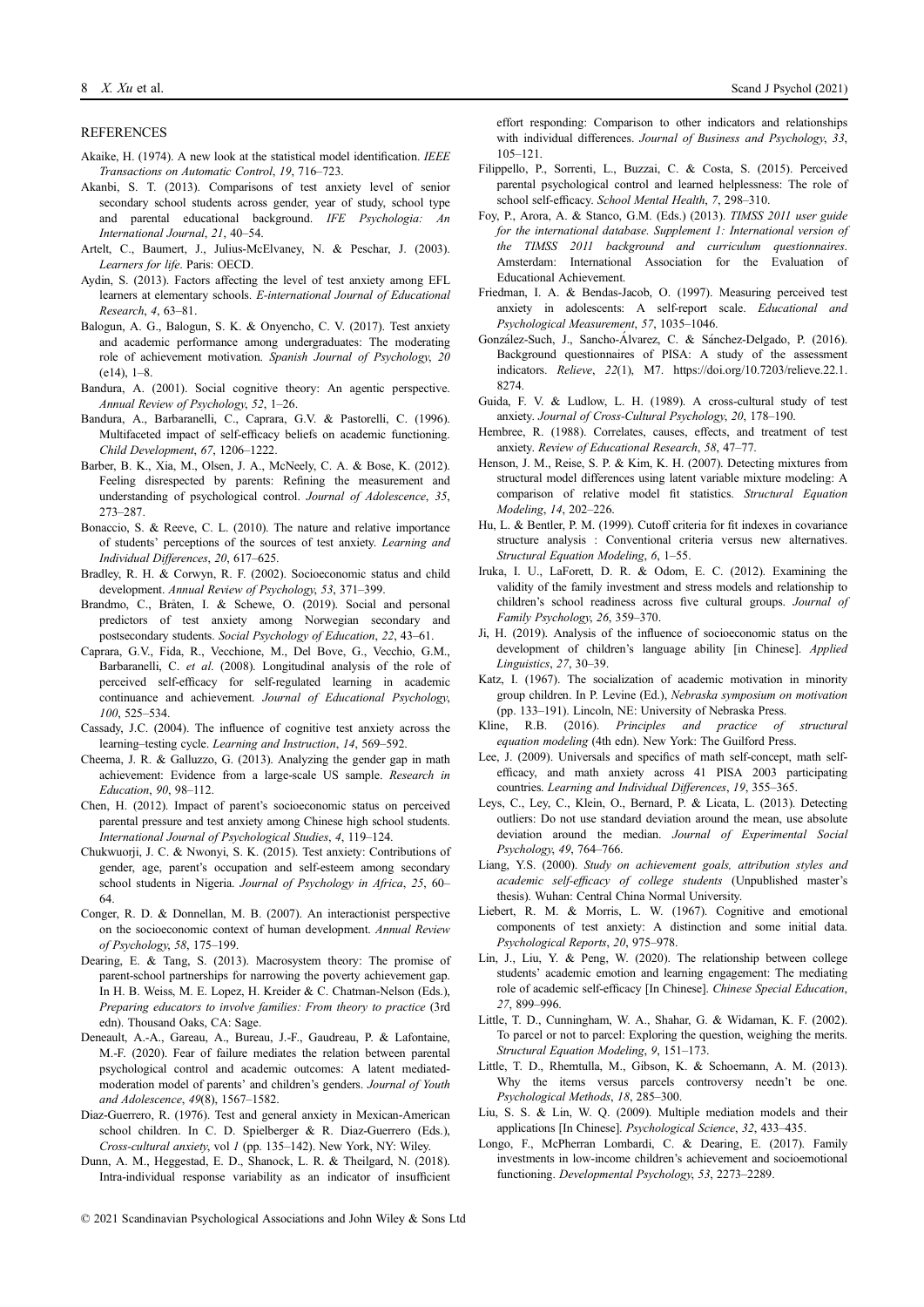- Lowe, P. A., Grumbein, M. J. & Raad, J. M. (2011). Examination of the psychometric properties of the test anxiety scale for elementary students (TAS-E) scores. Journal of Psychoeducational Assessment, 29, 503–514.
- Lu, M., Walsh, K., White, S. & Shield, P. (2017). The associations between perceived maternal psychological control and academic performance and academic self-concept in Chinese adolescents: The mediating role of basic psychological needs. Journal of Child and Family Studies, 26, 1285–1297.
- MacCallum, R. C., Widaman, K. F., Zhang, S. & Hong, S. (1999). Sample size in factor analysis. Psychological Methods, 4, 84–99.
- MacKinnon, D. P., Lockwood, C. M. & Williams, J. (2004). Confidence limits for the indirect effect: Distribution of the product and resampling methods. Multivariate Behavioral Research, 39, 99–128.
- McDonald, R. P. (1999). Test theory: A unified treatment. Mahwah, NJ: Lawrence Erlbaum Associates.
- McDonald, R. P. & Ho, M.-H.-R. (2002). Principles and practice in reporting structural equation analyses. Psychological Methods, 7, 64–82.
- Muthen, L.K. & Muthen, B.O. (1998–2013). Mplus user's guide (7th. edn). Los Angeles, CA: Muthen & Muthen.
- Ni, Y., Zhang, M., Hu, Z. & Gao, H. (2016). Family socioeconomic status and reading achievement of junior high school students: The multiple mediation effect [in Chinese]. Psychological Research/Psychologische Forschung, 9, 88–93.
- Nie, Y., Lau, S. & Liau, A. K. (2011). Role of academic self-efficacy in moderating the relation between task importance and test anxiety. Learning and Individual Differences, 21, 736–741.
- OECD (2017). PISA 2015 results (volume III): Students' well-being. Paris: OECD.
- Pang, W., Xu, X., Lin, L. & Ren, Y. (2013). The impact of family socioeconomic status on students' academic achievement [in Chinese]. Global Education, 42, 12–21.
- Pekrun, R., Frenzel, A. C. & Goetz, T. (2007). The control-value theory of achievement emotions: An integrative approach to emotions in education. In P. A. Schutz & R. Pekrun (Eds.), Emotion in Education (pp. 13–36). San Diego, CA: Academic Press.
- Peleg, O. (2009). Test anxiety, academic achievement and self-esteem among Arab adolescents with and without learning disabilities. Learning Disabilities Quarterly, 32, 11–20.
- Pintrich, P. R. & de Groot, E. V. (1990). Motivational and self-regulated learning components of classroom academic performance. Journal of Educational Psychology, 82, 33–40.
- Podsakoff, P. M., MacKenzie, S. B., Lee, J.-Y. & Podsakoff, N. P. (2003). Common method biases in behavioral research: A critical review of the literature and recommended remedies. Journal of Applied Psychology, 88, 879–903.
- Putwain, D. W. (2007). Test anxiety in UK schoolchildren: Prevalence and demographic patterns. British Journal of Educational Psychology, 77, 579–593.
- Putwain, D.W. (2008). Test anxiety and GCSE performance: The effect of gender and socioeonomic background. Educational Psychology in Practice, 24, 319–334.
- Putwain, D. W. & Daly, A. L. (2014). Test anxiety prevalence and gender differences in a sample of English secondary school students. Educational Studies, 40, 554–570.
- R Core Team (2012). R: A language and environment for statistical computing. Vienna: R Foundation for Statistical Computing.
- Raufelder, D., Hoferichter, F., Ringeisen, T., Regner, N. & Jacke, C. (2015). The perceived role of parental support and pressure in the interplay of test anxiety and school engagement among adolescents: Evidence for gender-specific relations. Journal of Child and Family Studies, 24, 3742–3756.
- Revelle, W. (2017). An overview of the psych package. Retrieved from [http://personality-project.org/r/overview.pdf.](http://personality-project.org/r/overview.pdf) Last accessed 8 July 2020.
- Rhine, W. R. & Spaner, S. D. (1983). The structure of evaluative anxiety among children differing in socioeconomic status, ethnicity, and sex. Journal of Psychology, 115, 145–158.
- Sarason, I. G. (1978). The test anxiety scale: Concept and research. In C. D. Spielberger & I. G. Sarason (Eds.), Stress and anxiety, vol 5 (pp. 193–216). Washington, DC: Hemisphere.
- Schunk, D. H. (1989). Self-efficacy and achievement behaviors. Educational Psychology Review, 1, 173–208.
- Schunk, D. H. & Pajares, F. (2002). The development of academic selfefficacy. In A. Wigfield & J. S. Eccles (Eds.), Development of Achievement Motivation (pp. 15–31). San Diego, CA: Academic Press.
- Segool, N.K. (2009). Test anxiety associated with high-stakes testing among elementary school children: Prevalence, predictors, and relationship to student performance. Doctoral Dissertation. Michigan State University.
- Shi, L., Chen, Y., Hou, X. & Gao, F. (2013). Socioeconomic status and study engagement: The mediating effects of academic self-efficacy among junior high school students [In Chinese]. Psychological Development and Education, 29, 71–78.
- Shi, L., Gao, F. & Shen, Y. (2011). Academic self-efficacy and burnout: Moderating effects of class collective efficacy among junior high school students [In Chinese]. Psychological Development and Education, 27, 289–296.
- Simons, L. G. & Steele, M. E. (2020). The negative impact of economic hardship on adolescent academic engagement: An examination parental investment and family stress processes. Journal of Youth and Adolescence, 49, 973–990.
- Sunavsky, A. & Poppenk, J. (2020). Neuroimaging predictors of creativity in healthy adults. NeuroImage, 206, 116292. [https://doi.org/10.1016/j.](https://doi.org/10.1016/j.neuroimage.2019.116292) [neuroimage.2019.116292](https://doi.org/10.1016/j.neuroimage.2019.116292)
- Tamis-LeMonda, C. S., Briggs, R. D., McClowry, S. G. & Snow, D. L. (2009). Maternal control and sensitivity, child gender, and maternal education in relation to children's behavioral outcomes in African American families. Journal of Applied Developmental Psychology, 30, 321–331.
- Tang, S. (2018). An intervention study on the effect of academic selfefficacy oriented group counseling on high school students' test anxiety [in Chinese]. Educational Research and Experiment, 36, 92– 96.
- Tynkkynen, L., Vuori, J. & Salmela-Aro, K. (2012). The role of psychological control, socioeconomic status and academic achievement in parents' educational aspirations for their adolescent children. European Journal of Developmental Psychology, 9, 695–710.
- Vansteenkiste, M., Zhou, M. M., Lens, W. & Soenens, B. (2005). Experiences of autonomy and control among Chinese learners: Vitalizing or immobilizing? Journal of Educational Psychology, 97, 468–483.
- von der Embse, N., Jester, D., Roy, D. & Post, J. (2018). Test anxiety effects, predictors, and correlates: A 30-year meta-analytic review. Journal of Affective Disorders, 227, 483–493.
- Vrantsidis, D. M., Clark, C. A., Chevalier, N., Espy, K. A. & Wiebe, S. A. (2020). Socioeconomic status and executive function in early childhood: Exploring proximal mechanisms. Developmental Science, 23, e12917.<https://doi.org/10.1111/desc.12917>
- Vyas, S. & Kumaranayake, L. (2006). Constructing socio-economic status indices: How to use principal components analysis. Health Policy and Planning, 21, 459–468.
- Waldman, M. (2003). Freshmen's use of library electronic resources and self-efficacy. Information Research 8(2), paper no. 150. Retrieved from [http://www.informationr.net/ir/8-2/paper150.html.](http://www.informationr.net/ir/8-2/paper150.html) Last accessed 8 July 2020.
- Wang, C. (2001). Reliability and validity of the Test Anxiety Scale-Chinese version [in Chinese]. Chinese Mental Health Journal, 15, 96–97.
- Wang, W., Lei, L. & Wang, X. (2016). The relationship of college students' proactive personality and academic performance: The mediating roles of academic self-efficacy and academic adjustment [In Chinese]. *Psychological Development and Education*, 32, 289–296.
- Wei, H. & Zhou, R. (2020). Resting-state EEG brain oscillatory activity in test anxiety [In Chinese]. Chinese Journal of Clinical Psychology, 28, 881–885.
- Xiao, L. & Liu, J. (2017). The effect of family socioeconomic status on students' academic achievement: The mediating role of parental involvement and academic self-efficacy [in Chinese]. Educational Science Research, 28(12), 61–66.